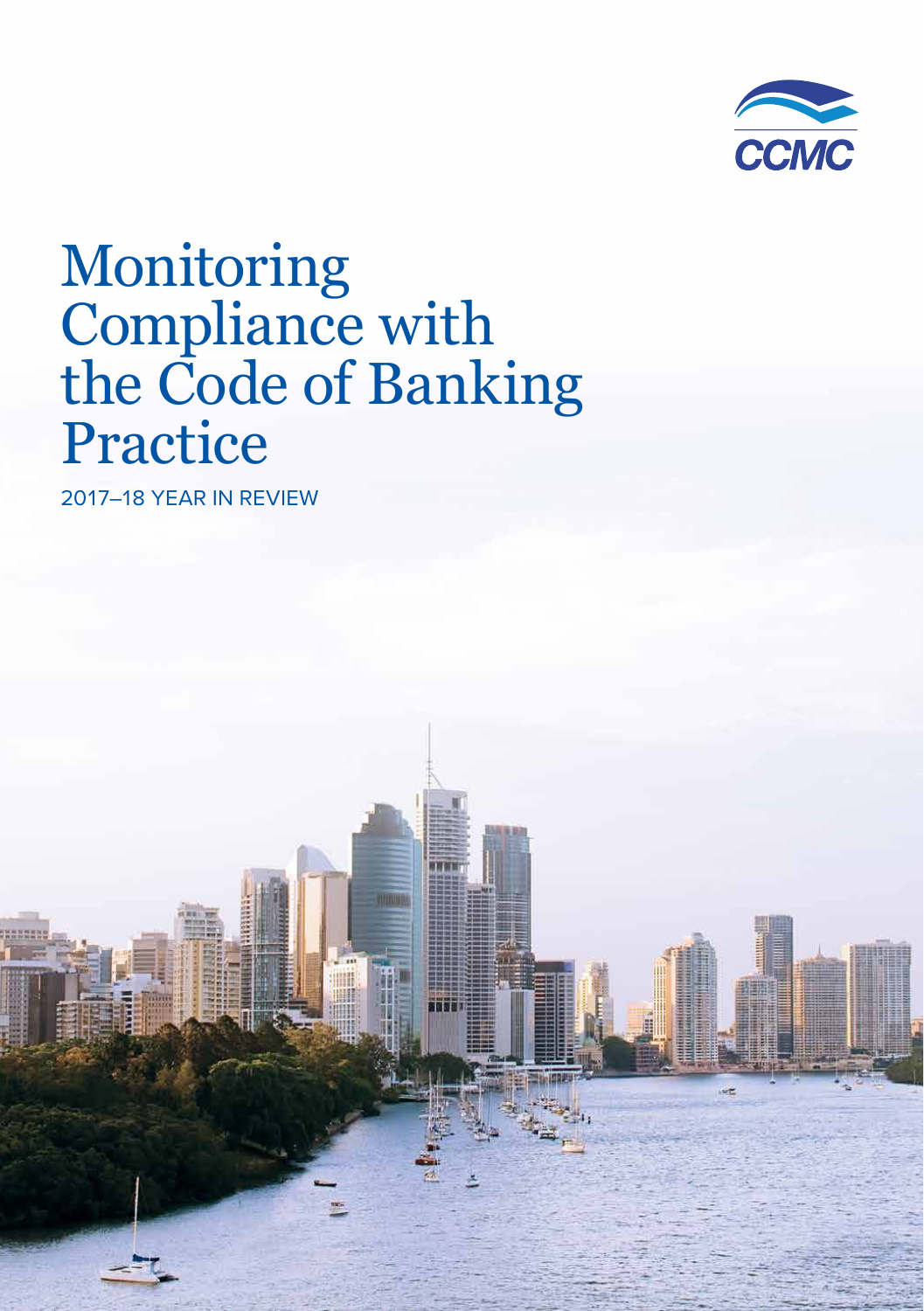# **Contents**

| Message from the Chair and CEO                 | 3  | The Committee                      | 12 |
|------------------------------------------------|----|------------------------------------|----|
| Annual Compliance Statement                    | 4  | The secretariat                    | 13 |
| Direct debits                                  | 6  | <b>CCMC</b> financials             | 14 |
| Breach reporting                               | 7  | Appendix 1 - Investigation summary | 14 |
| Investigations                                 | 8  | About the CCMC                     | 15 |
| Working with stakeholders and the<br>community | 11 |                                    |    |

# Year in review

# **Monitoring**



# ANNUAL COMPLIANCE STATEMENT

- 10,123 Code breaches in 2017–18, a 9.5% decrease from 11,191 breaches in 2016–17
- 3.43 million customers impacted at least \$95 million financial impact
- banks told us 93% of breaches are caused by human error
- corrective actions taken in only 39% of breaches, to address customers individual issues

# ൶

### SHARING OUR KNOWLEDGE

- **presented to** the Annual Credit Law Conference, National Elder Abuse Conference and Financial Counselling Australia Conference
- provided training to Financial Ombudsman Service staff and financial counsellors in South Australia, Victoria and Tasmania
- held more than 100 meetings with stakeholders.

# ◎

### INVESTIGATIONS

- prompted improvement in banks' practices through compliance investigations

# 异

# DIRECT DEBITS

- improved information available for customers on banks' websites
- improving compliance with the Code's **direct** debit obligations in some banks
- planned ongoing monitoring to encourage continued improvement

# Ħ

### BREACH REPORTING INQUIRY

- increased transparency in banks' compliance with the Code
- developed new insights to support targeted inquiries and investigations
- shared learnings to promote better outcomes for customers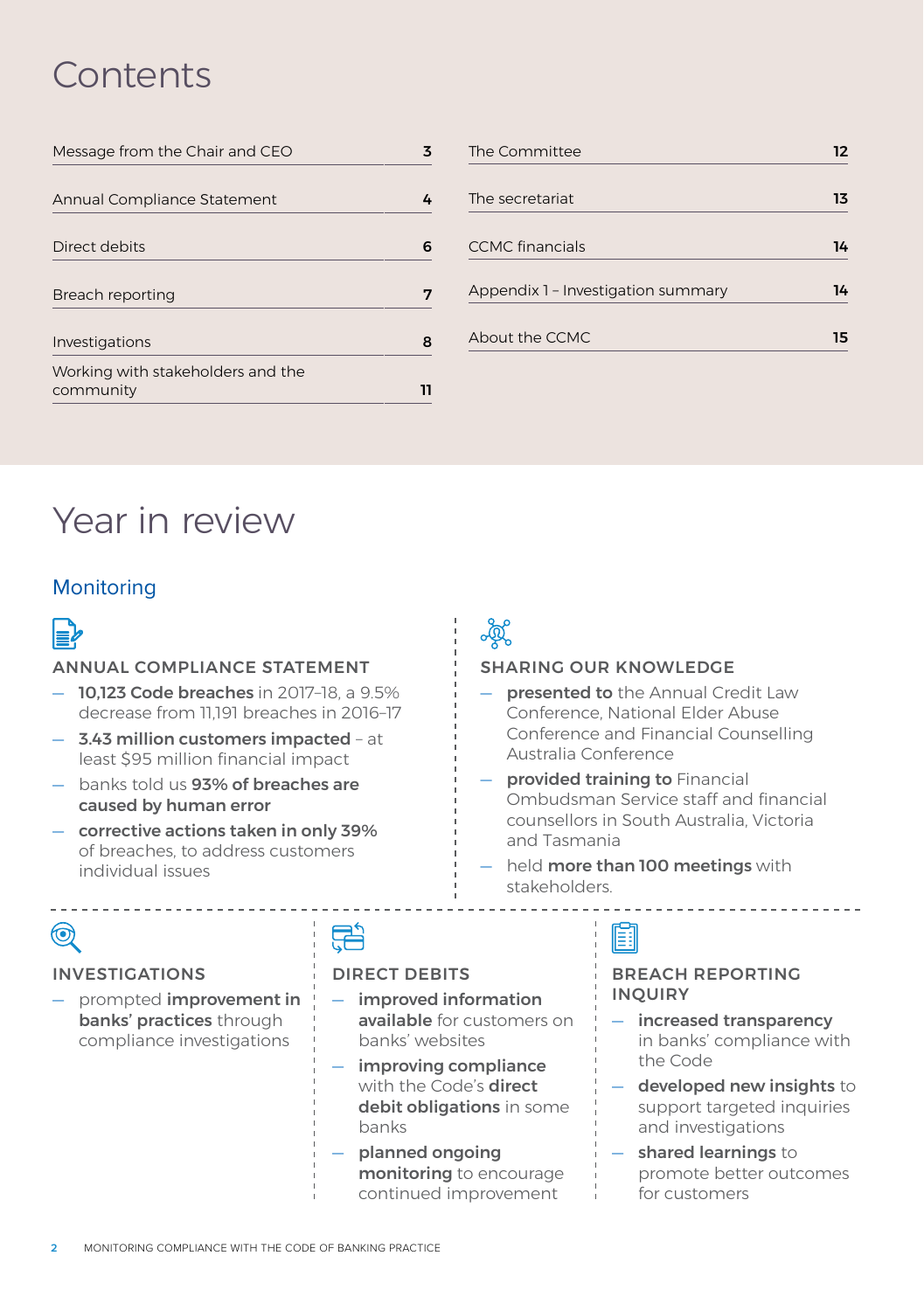# Message from the Chair and CEO



This year brought more change and challenges for the banking sector and the CCMC. In 2017–18 we faced a formidable workload as preparations for the new Banking Code of Practice hit full swing and we were invited to contribute to the Royal Commission into Misconduct in the Banking, Superannuation and Financial Services Industry.

Despite these additional demands on our time, we kept a strong business-as-usual focus. Maintaining a robust compliance monitoring program is the CCMC's top priority. To that end, this year we devoted substantial time to improving our ways of working, improving our data collection strategy and building on our Code compliance risk framework to inform our investigations and inquiries. We've also prioritised recruitment to bring in new compliance analysts to bolster our work capacity and expertise.

Through our Annual Compliance Statement we've implemented our new data collection strategy and have been able to examine a comprehensive data set that better articulates banks' compliance with the Code. In the past we have detailed ACS results in the CCMC's annual report.

However, this year we decided to present only a summary of the data, setting out banks' full end-of-year results in a separate, dedicated report released in November 2018.

Due to ongoing and systemic noncompliance, the cancellation of direct debits has been a consistent focus of our monitoring program over a number of years. We are determined to oversee major improvement to banks' direct debit practices, and while our renewed focus on direct debits prompted some progress this year, banks still have a long way to go. The CCMC will keep the pressure on banks to do better on direct debits, and will be reporting on the results of a new large-scale mystery shopping activity in the first half of 2019.

Another focus for 2017–18 was improving the quality and consistency in the way banks identify, record and report Code breaches. Reporting on our breach reporting inquiry in June 2018, we presented a clearer picture of banks' Code breaches and identified a way forward for their monitoring processes. We expect banks to have robust compliance frameworks that review staff, processes and systems to ensure errors do not

go unnoticed. The CCMC also set the expectation that banks should assess customer impact for all breaches. Breaches that affect customers must be corrected and where appropriate, the customer should be compensated.

As the CCMC prepares for the new year, we remain focused on providing robust monitoring and leading a smooth transition to the new Code. As set out in our Strategic Plan, we intend to develop guidance for banks to encourage a consistent approach and ensure that they are ready to comply with the new Code from 1 July 2019.

As always, I thank my colleagues Gordon Renouf and Sharon Projekt for their support and expertise during the year. Sharon's term on the Committee came to an end on 26 October 2018 and we take this opportunity to express our thanks to Sharon for her invaluable contribution to the CCMC where she fulfilled the role of Industry Representative for over 6 years. Anne O'Donnell has been recently appointed by the Australian Banking Association as the new Industry Representative for a three-year term. Welcome to the CCMC Anne, we look forward to working with you in the years to come.

Finally, the Committee also thank our secretariat staff led by Chief Executive, Sally Davis, who has once again provided us with expert guidance and support over the last 12 months.

*Christopher Doogan AM*

Hally Davis

*Sally Davi***s**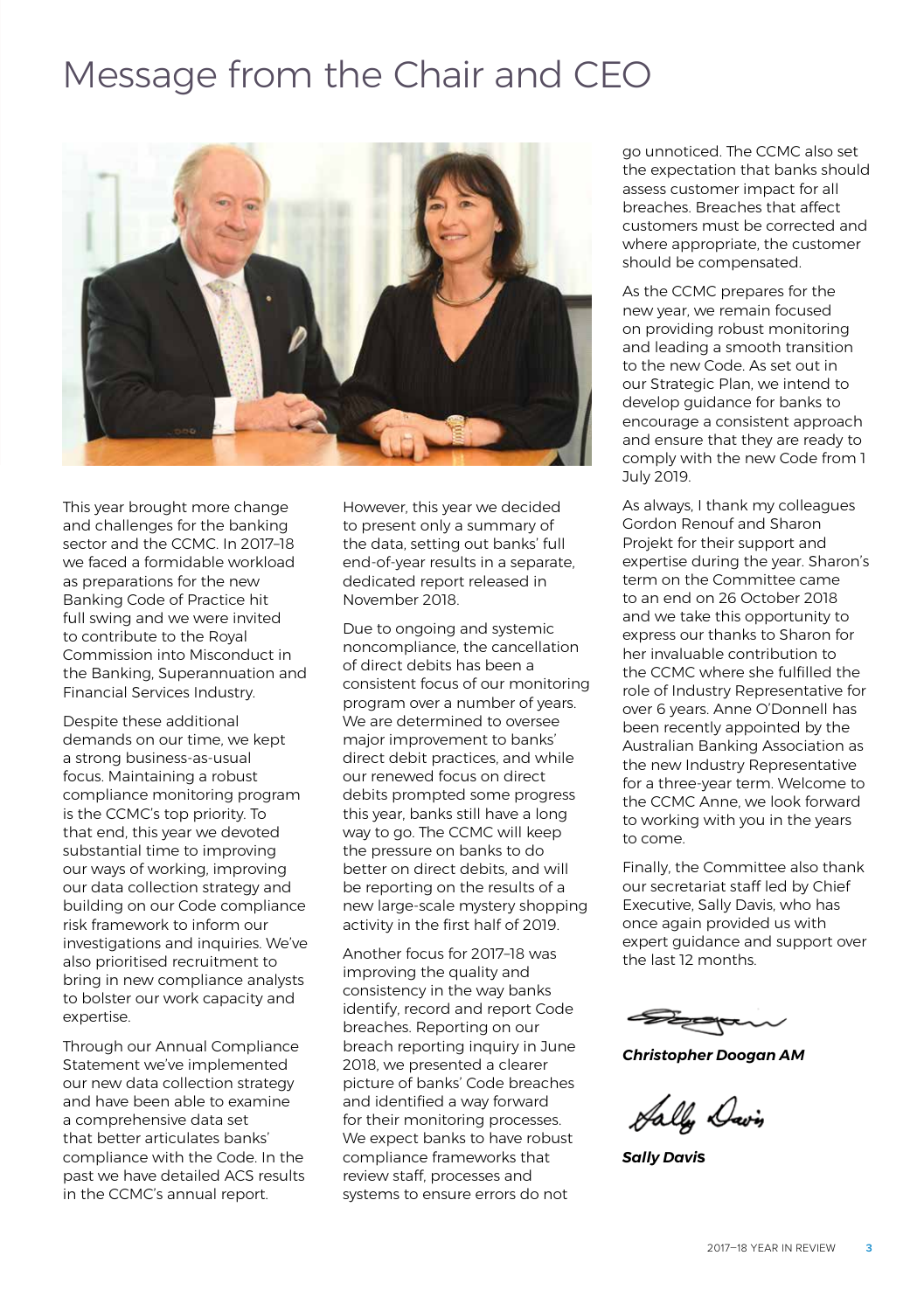

The Annual Compliance Statement (ACS) was once again the centrepiece of our monitoring efforts, providing a big-picture overview of how well banks are complying with their Code obligations.

Data received through the ACS is used by the CCMC to identify emerging risks, set its priorities for inquiries and in-depthinvestigations, and advise banks on where they can improve.

OVERALL COMPLIANCE

 9.5% since 2016–17 10,123 breaches

at least 3.43 million people impacted

at least \$95 million financial impact

# THE RESULTS: CODE COMPLIANCE IN 2017–18

This year, banks self-reported 10,123 breaches of the Code, a decrease of approximately 9.5% from 11,191 in 2016–17. The main categories for self-reported breaches – [provision of credit, privacy and confidentiality, and debt collection] – have remained largely unchanged for the last three years.

A full summary of the CCMC's analysis of bank's ACS responses can be found in the Data Report.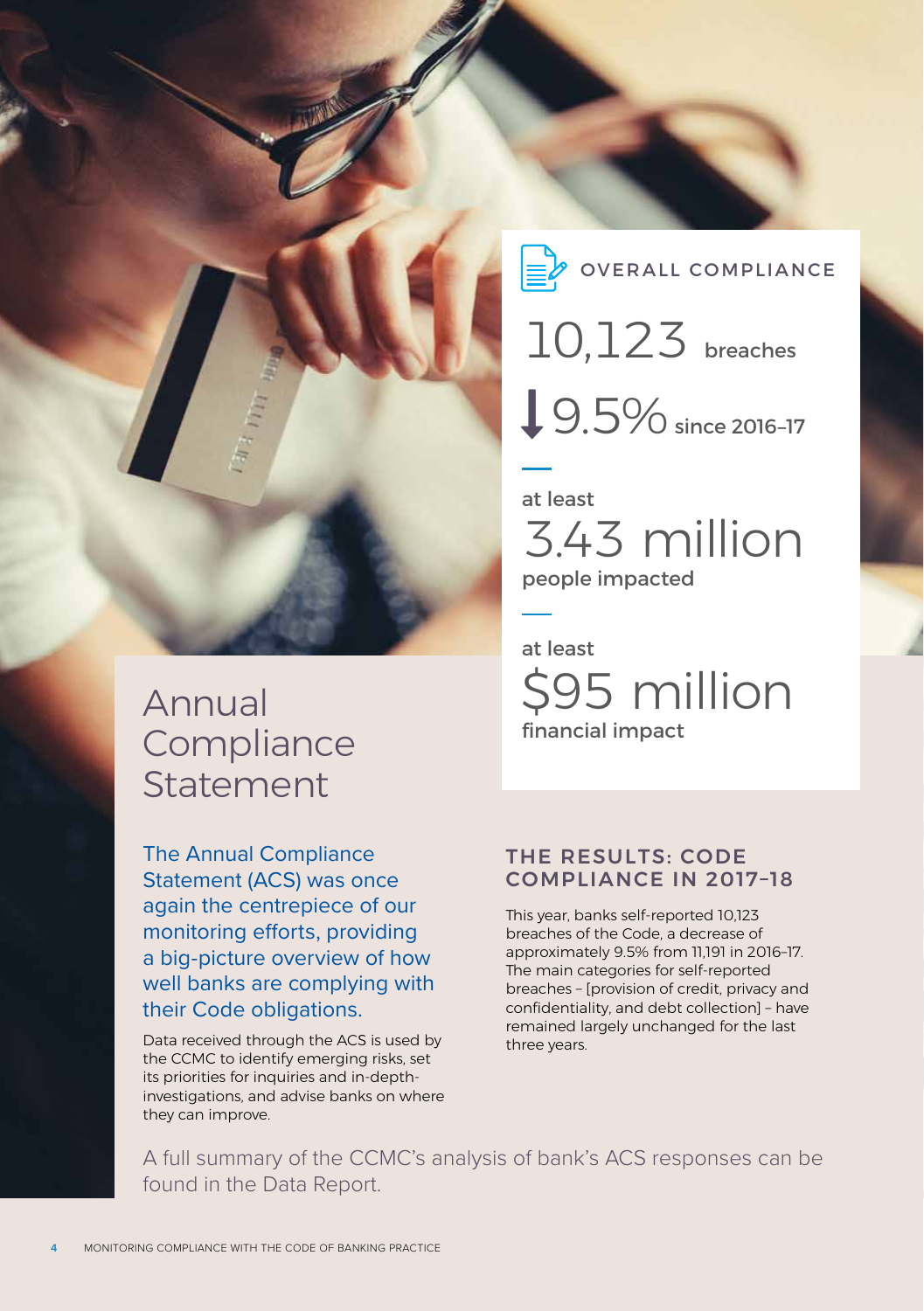



TOP 5 BREACH CATEGORIES FOR 2017-18

|                     | Privacy and<br>Confidentiality | Provision of<br>Credit | Debt<br>Collection | Compliance<br>with Laws | Internal<br><b>Dispute</b><br>Resolution |
|---------------------|--------------------------------|------------------------|--------------------|-------------------------|------------------------------------------|
| <b>Breaches</b>     | 4.464                          | 2.489                  | 725                | 594                     | 406                                      |
| People<br>Impacted  | 465.166                        | 12.649                 | 18.214             | 733.148                 | 1.203                                    |
| Financial<br>Impact | \$678.656                      | \$8,436,790            | \$141,550          | \$9,434,113             | \$39,300                                 |

See the CCMC's Code Breach Data Report 2017–18 for more detail on banks' self-reported breaches in 2017–18.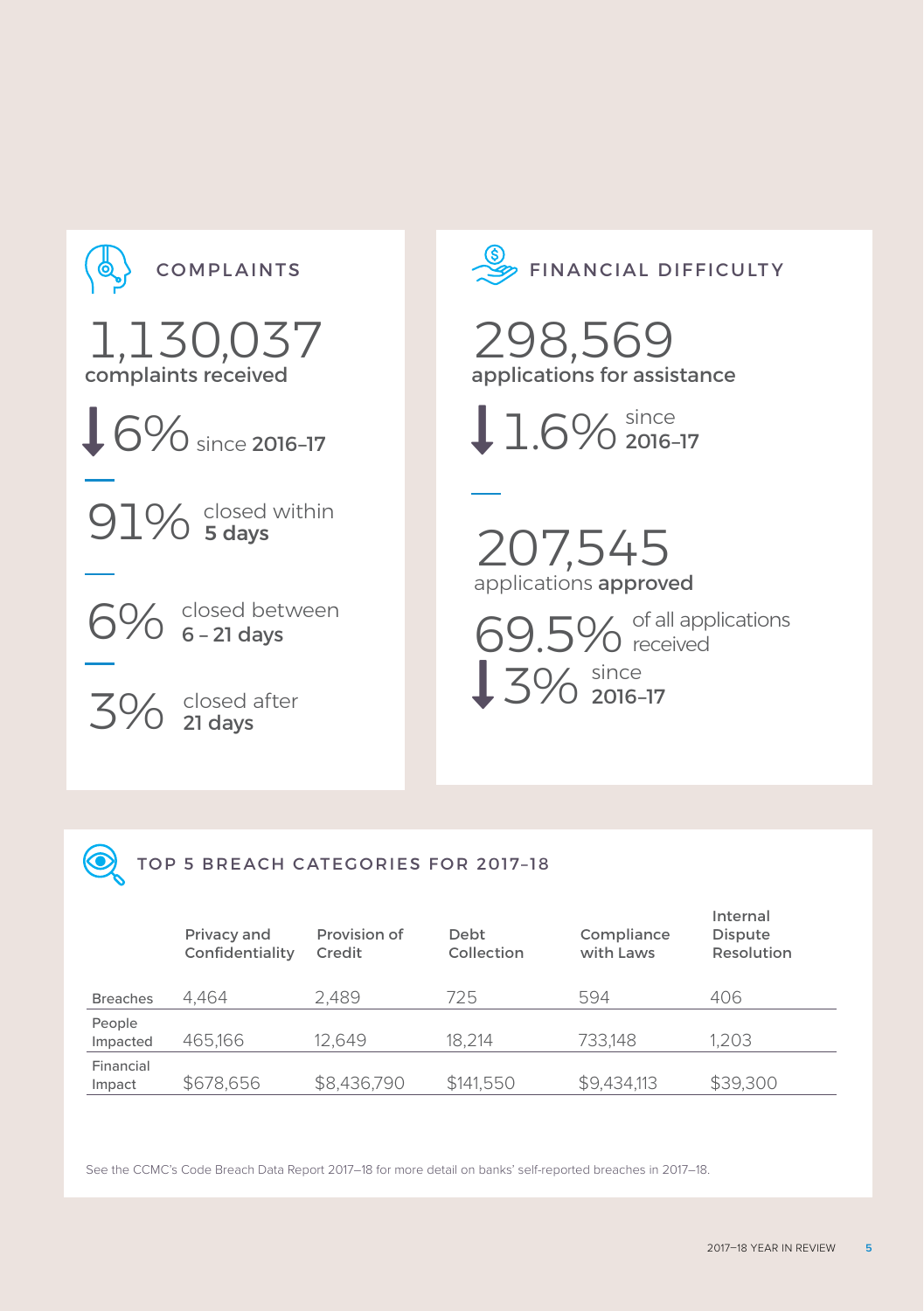# Direct debits

The Code gives customers the right to cancel a direct debit with their bank. But while our continued focus on direct debit practices prompted some improvement this year, banks still have a long way to go.

# PREVIOUS WORK ON DIRECT DEBITS

In early 2017, the CCMC conducted mystery shopping in response to mounting customer concerns that banks were not complying with their direct debit obligations. This revealed ongoing and systemic non-compliance: bank staff provided compliant advice in only 46% of interactions.

Reporting on these results, we sent a clear message that ongoing non-compliance was unacceptable. We challenged banks to improve their practices, recommending that they:

# MYSTERY SHOPPING IN 2018

Follow-up mystery shopping this year showed some compliance improvement.

### **Direct debits compliance trend, 2008 to 2018**



PERCENTAGE OF CONTACTS THAT RESULTED IN COMPLAINT RESPONSES

- improve the direct debit information on their websites
- enable customers to cancel direct debits themselves with online banking
- provide direct debits training to more staff, more often
- measure compliance with internal mystery shopping
- make sure compliance and quality assurance staff identify and manage breaches, and
- develop ways for customers to cancel both direct debits and recurring card payments.



MARCH 2018 RESULTS

### Call centre compliance:



### Branch compliance:



# 4 banks

updated information for customers on their websites

# LOOKING AHEAD

Industry has a long way to go to comply with its direct debit obligations. In 2018–19, we will conduct another large-scale mystery shopping exercise, and banks will have to report on what they have done to implement our 2017 recommendations. We will report on our findings in the first half of 2019.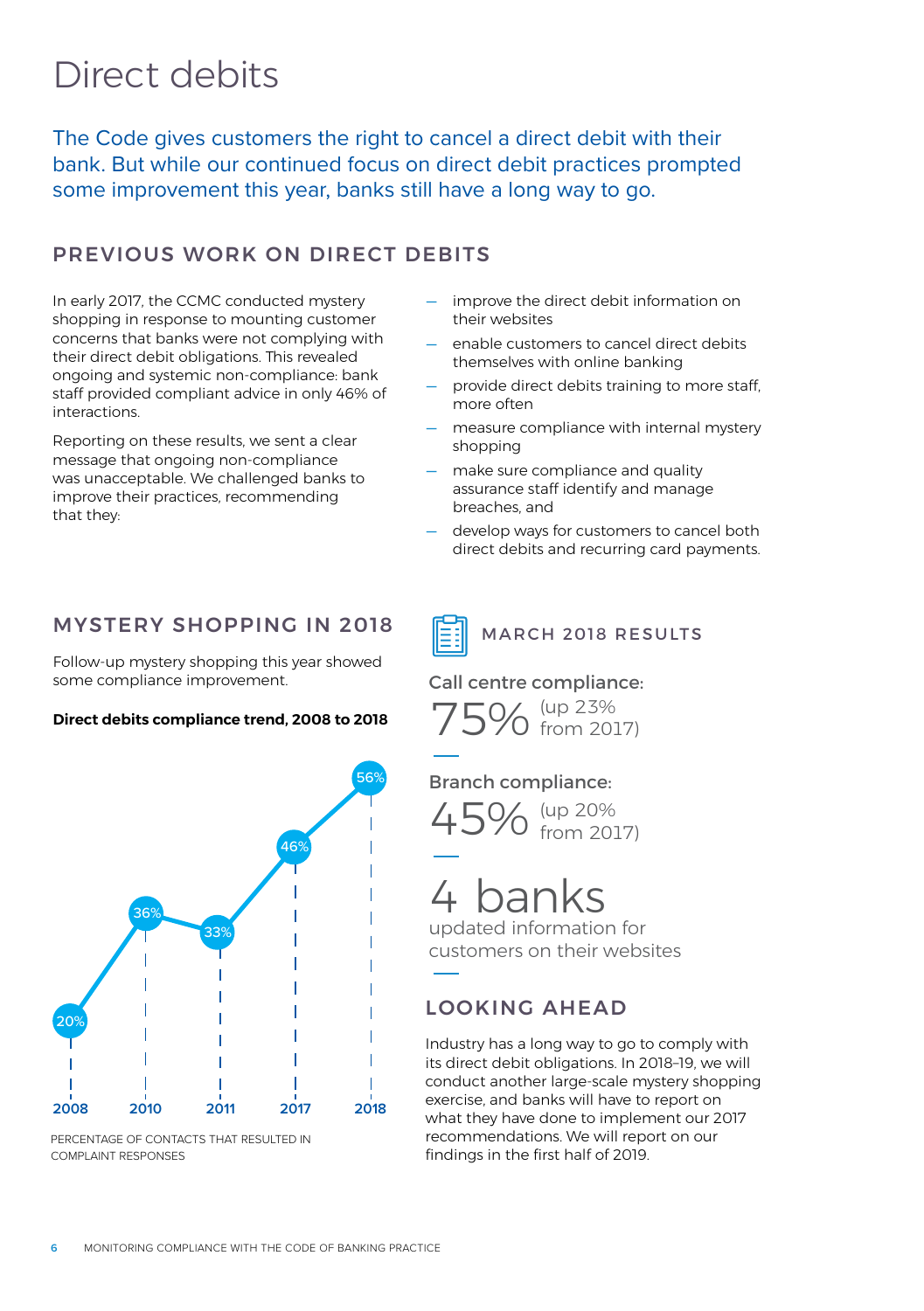# Breach reporting

This year the CCMC conducted an in-depth review of banks' breach identification, management and reporting processes. This renewed focus on banks' breach reporting has increased transparency, holding banks to account for non-compliance.



1

### THE FOUR PILLARS OF CCMC DATA COLLECTION

- What was the root cause?
- How was it identified? 2
- What was the customer impact? 3
- How did the bank fix it? 4

# BENEFITS OF BETTER BREACH REPORTING



more transparency about banks' compliance with the Code



inquiries and investigations can target the critical issues



better oversight of how banks remediate breaches



learning is shared for better customer outcomes

# BREACH REPORTING INQUIRY FINDINGS

### **Breach numbers**

Code breaches reported in the 2016–17 Annual Report were revised upwards by almost 8% to 11,191

#### **Breach causes**

Banks reported that:

- 98% of breaches were caused by human error
- 75% of breaches had a secondary cause, most commonly a process deficiency or a process not being followed
- 1% due to a system error
- <1% a result of staff misconduct

#### **Identification**

- 64% call monitoring
- 16% credit control or credit quality assurance
- 6% other compliance quality control activities
- 14% through another means including through a compliant and self-identified by a staff member

#### **Corrective action**

— 25% of breaches had no corrective action

Where corrective action does take place the most common actions are:

- » 48% further staff training
- » 18% performance management/disciplinary action of staff
- » 6% enhancing processes, systems or controls

# LOOKING AHEAD

In our June 2018 report<sup>1</sup>, we set out our ongoing expectations of banks when monitoring and reporting on Code compliance. In short, the CCMC expects:

- clear and consistent Code breach recording and reporting
- greater transparency on system testing and controls and the outcomes of these activities
- transparent remediation, particularly addressing any customer impacts in addition to steps to prevent re-occurrence, and
- oversight from senior members of the bank.

<sup>&</sup>lt;sup>1</sup>See Breach Reporting Inquiry http://www.ccmc.org.au/cms/wp-content/ uploads/2018/06/CCMC-Inquiry-Report-Breach-Reporting-June-2018.pdf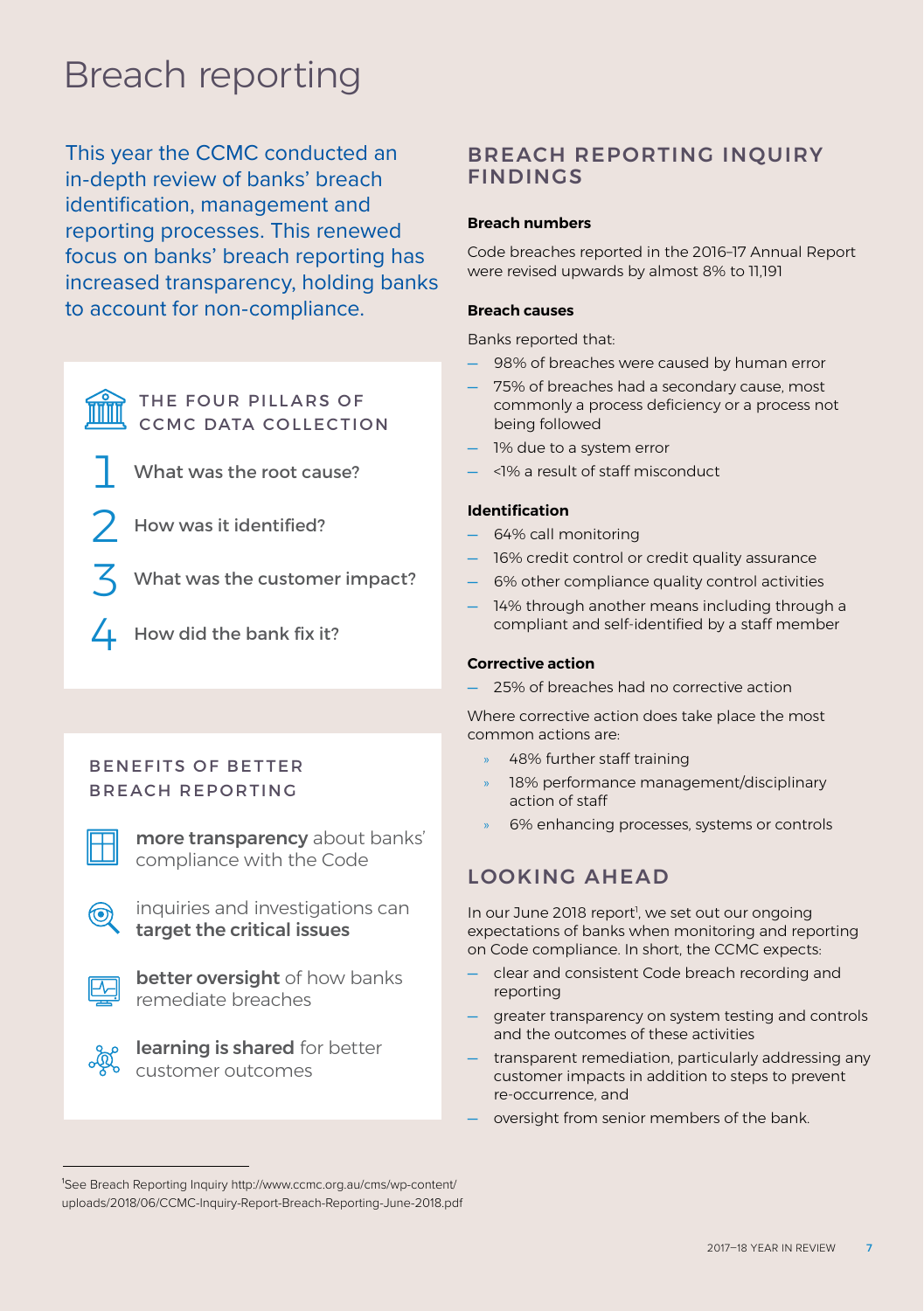# Investigations

The CCMC has powers to investigate allegations that a bank has breached the Code. Investigations allow us to focus on concerns raised by individual customers, and to consider compliance issues within individual banks.

In 2017–18, the CCMC received 32 new matters containing 53 Code breach allegations.

### **Alleged Code breaches in 2017–18**

| <b>TOTAL</b>                                         |                                   |  |
|------------------------------------------------------|-----------------------------------|--|
| Information relating to foreign<br>exchange services |                                   |  |
| Statements of account                                |                                   |  |
| Terms and conditions                                 |                                   |  |
| Direct debits                                        |                                   |  |
| Privacy and confidentiality                          | 2                                 |  |
| Debt collection                                      | 2                                 |  |
| Chargebacks                                          | 4                                 |  |
| Copies of documents                                  | 4                                 |  |
| Compliance with laws                                 | 5                                 |  |
| Provision of credit                                  | 6                                 |  |
| Internal dispute resolution                          | 7                                 |  |
| Financial difficulty                                 | 8                                 |  |
| Key commitments - Act fairly<br>and reasonably       | $\pm\pm$                          |  |
| CODE<br>OBLICATION                                   | <b>ALLEGED</b><br><b>BREACHES</b> |  |

The CCMC closed 35 matters during 2017–18. Of those only 10 fell within our jurisdiction and could be investigated. Of these:

- 5 matters were used to inform the direct debits inquiry, which identified systemic non-compliance and a need for ongoing monitoring.
- 2 matters resulted in three confirmed breaches of financial difficulty, debt collection and internal dispute resolution obligations. The banks involved acknowledged the breaches and demonstrated to the CCMC that they had remediated the customers affected and changed their processes to prevent future breaches.
- 3 matters were investigated with the CCMC finding that no breach had occurred.

# **Matters that we could not investigate:**

| Withdrawn/no further contact                             | 13 |
|----------------------------------------------------------|----|
| Not a Code-subscriber/product not<br>covered by the Code | 7  |
| Unable to investige (clause 3 and/<br>or $4^2$ )         | 4  |
| Adopt finding of another forum                           |    |

<sup>2</sup>Code clause 36(b)iii states that the CCMC's compliance monitoring functions and powers do not extend to clauses 3 and 4 of the Code unless a breach of clause 3 or 4 is also a breach of another provision of the Code.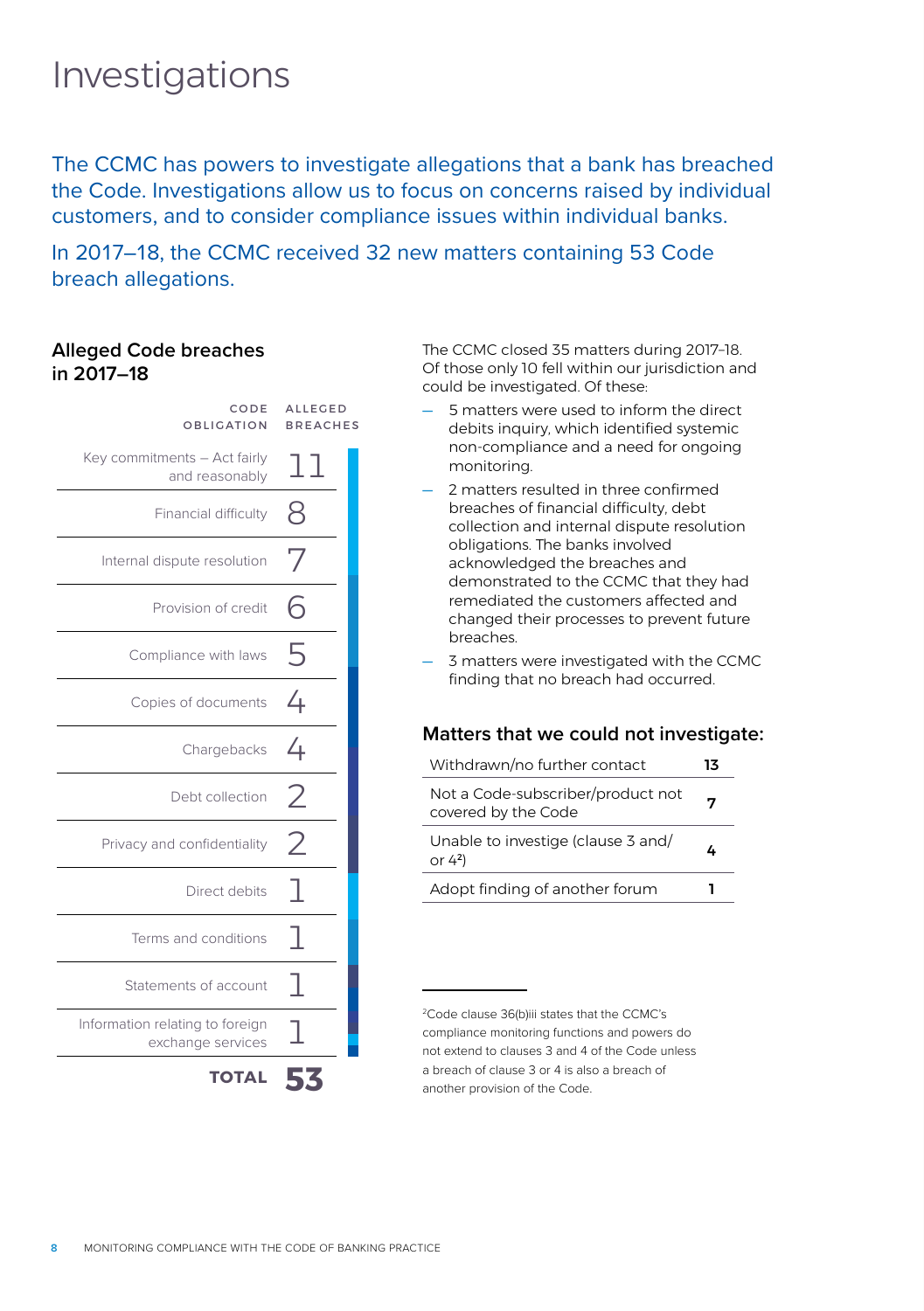

**Case study:** thousands of customers were sent incorrect information about financial difficulty arrangements – in breach of Code clause 32.1

In November 2016, a community legal centre approached the CCMC with concerns about how one bank was communicating with its customers about financial difficulty arrangements.

The community legal centre told the CCMC that the bank was writing to customers, advising them that they had been approved for financial difficulty assistance and would not receive further collections calls. However, the bank also advised customers that it may issue default or other legal notices, close the account or default list the customer.

The CCMC's investigation found that for three years, the bank had been issuing this letter to all customers with an approved financial difficulty arrangement. Over this time, the bank estimated, about 75,000 customers had received the letter.

The bank acknowledged the breach of Code clause 32.1 and removed the letter from circulation.

#### **Don't set and forget – all communications require regular review for compliance**

The CCMC is very concerned that this letter remained in circulation for such a long period, without being identified by the bank's compliance or legal teams. The bank's oversight – both in approving the letter and allowing it to remain in circulation for so long – demonstrates a breakdown in the bank's financial difficulty and debt collection compliance framework.

The CCMC puts banks on notice that all customer communications must be regularly reviewed against legal, regulatory and Code obligations.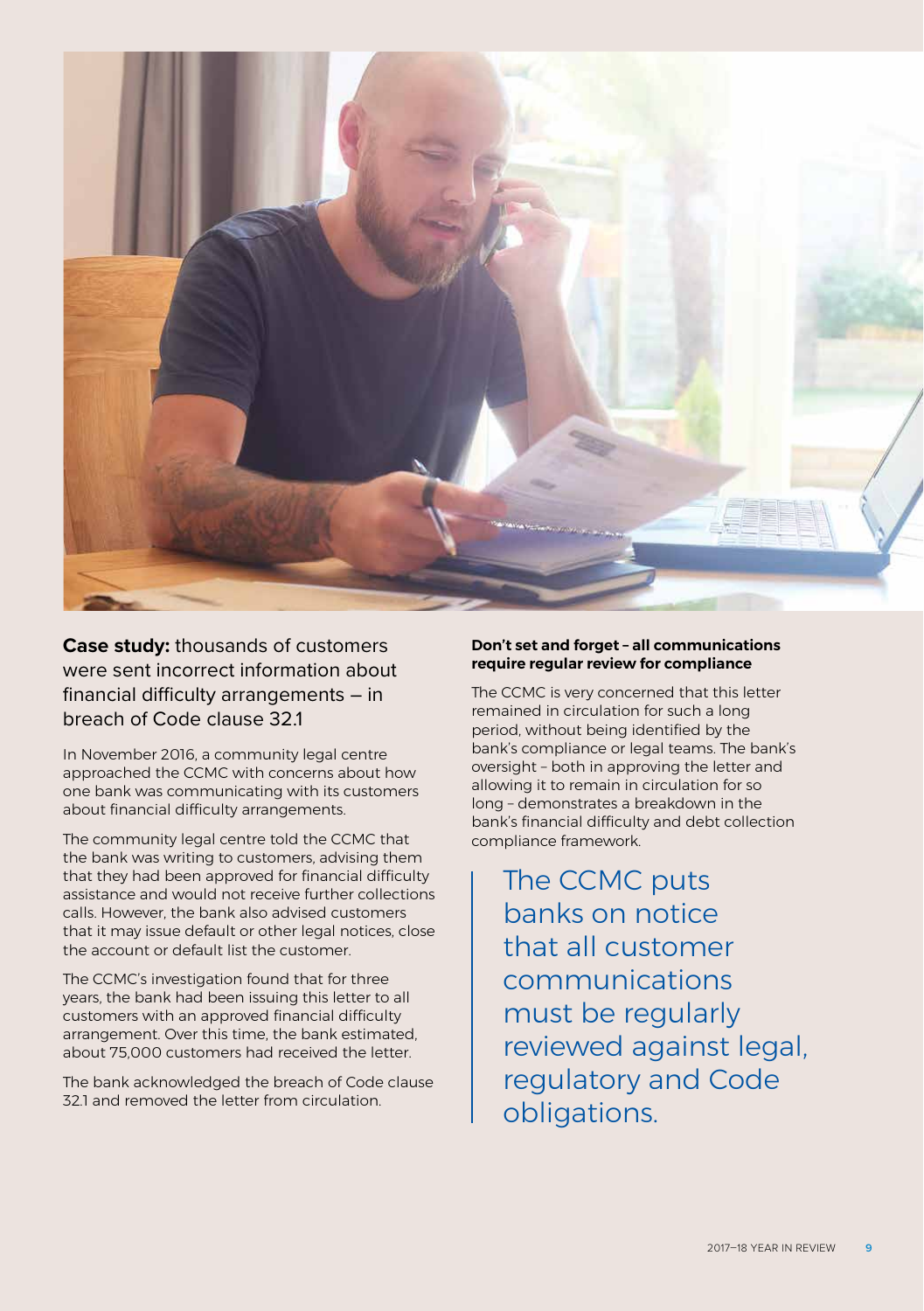

**Case study:** a bank failed to act on a customer's letter of authority, and continued pursuing her for debt – in breach of Code clause 32.1

Customers have the right to appoint a third-party representative

A customer may wish to appoint a third-party representative for a range of reasons, such as illness

or language difficulties. The Code requires banks to have processes to swiftly accept and act on those authorities and instructions.

In late 2016 a community legal centre employee raised concerns that a bank was not acting on her letter of authority. The representative told the CCMC that she had advised the bank that the customer was particularly vulnerable and unable to manage her financial affairs. After providing a standard form authority to the bank, the customer continued to receive phone calls and text messages.

Through its investigation, the CCMC found that the breach had been caused by human error. The letter of authority had not been loaded to the system correctly, and the bank failed to follow-up and understand the nature and extent of the authority.

The bank acknowledged that it had breached the Code, and said that it had remediated the breach by providing refresher training on letters of authority to all financial difficulty and debt collection staff. The bank advised that it had also improved its engagement with community legal centres

and financial counsellors to foster better working relationships. The CCMC understands that the bank now assigns represented customers to specialist staff for assistance.

> If an authority is in any way ambiguous bank staff should make further enquiries, rather than rely on assumptions.

The CCMC expects banks to build strong working relationships with not-for-profit community lawyers and financial counsellors, helping customers to overcome their financial difficulty by communicating and working flexibly with their representatives.

# **Referrer's location, matters received in 2017–18**



### **Referral source, matters received in 2017–18**

| REFERRAL SOURCE                                    | NUMBER |
|----------------------------------------------------|--------|
| Direct (individual customer)                       | 28     |
| Direct (small business customer)                   | 1      |
| Consumer advocate                                  | 2      |
| The Financial Ombudsman Service (FOS) <sup>3</sup> |        |
| Australian Banking Association                     |        |

# LOOKING AHEAD

In last year's Annual Report, we highlighted challenges in the investigations process and flagged our intention to revise the approach to compliance investigations. While this remains a priority, implementation has been set back due to the delay in the approval of 2019 Banking Code of Practice and the associated Committee Charter.

At the time this Report is printed, both the Code and Charter have now been settled and approved, and the CCMC are actively working toward its revised investigations process.

<sup>3</sup> The Financial Ombudsman Service (FOS) was replaced by the Australian Financial Complaints Authority (AFCA) on 1 November 2018.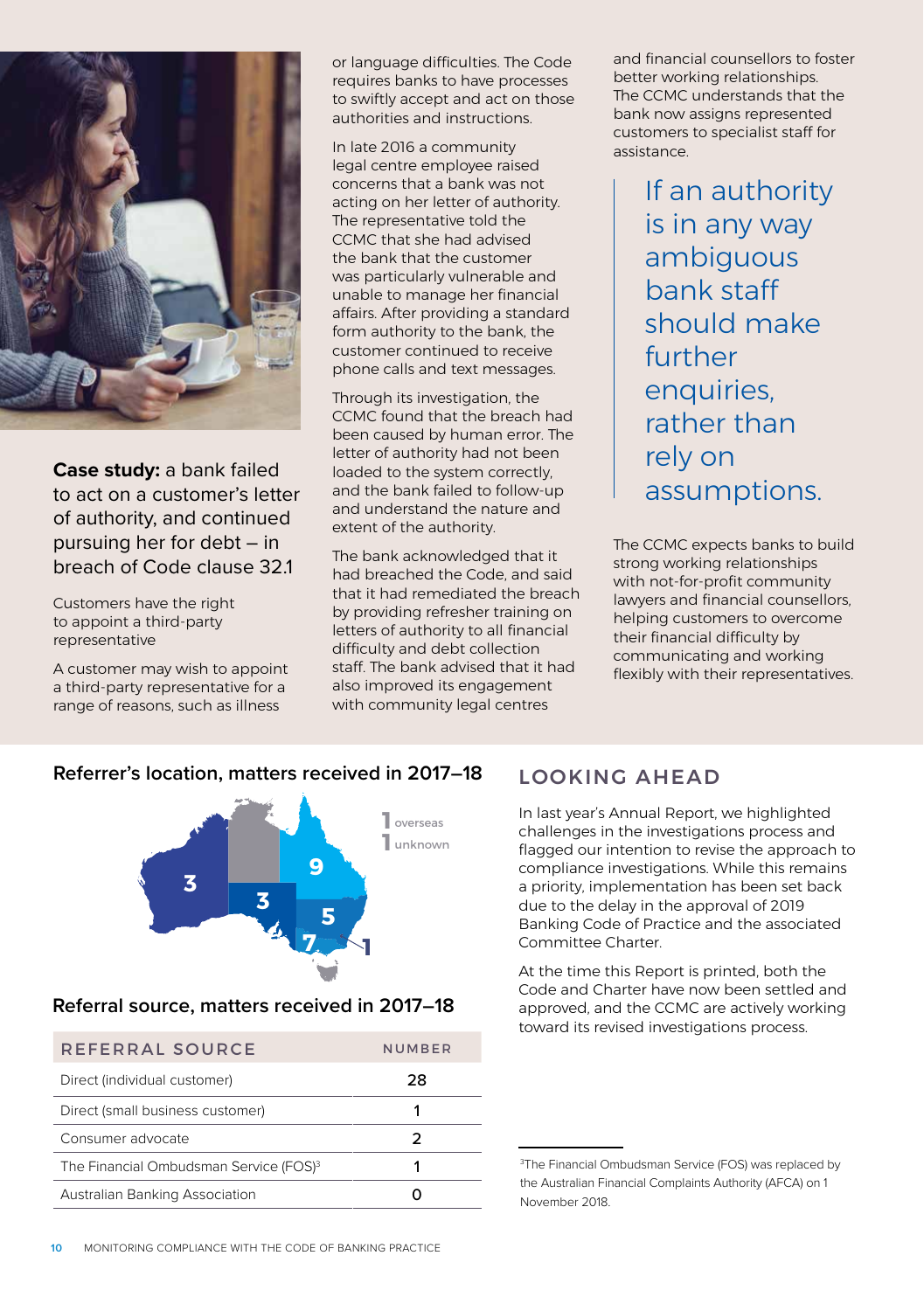# Working with stakeholders and the community

This year, the CCMC continued to build strong relationships with community and consumer organisations, whose work on the front line provides invaluable assistance to customers.

### WORKING WITH CONSUMER ADVOCATES AND REPRESENTATIVES

Part of the CCMC's role is to educate and provide guidance to consumer advocates and representatives about the Code's benefits and its relevance to their work. During 2017–18, the CCMC held Code training sessions with financial counsellors in Victoria, Tasmania and South Australia; covering key Code protections and how to refer potential breaches to the CCMC.



#### **Presented at**

- Annual Credit Law Conference
- National Elder Abuse Conference
- Financial Counselling Australia Conference



#### **Provided training to**

- Financial counsellors in Victoria, Tasmania and South Australia
- FOS staff

#### **Held more than 100 meetings, including with**

- FOS
- Australian Securities and Investments Commission (ASIC)
- Australian Banking Association
- Code-subscribing and nonsubscribing banks
- Financial Counselling Groups
- Consumer Advocacy Groups

The CCMC was also pleased to present at the Annual Credit Law Conference, National Elder Abuse Conference and 2018 Financial Counselling Australia Conference.

The CCMC thanks the organisations that reported potential non-compliance and contributed to CCMC's investigations and inquiries this year. Drawing on this input, the CCMC was able to target and improve direct debits compliance and begin a wide-ranging inquiry into how banks assist customers in financial difficulty.

# WORKING WITH INDUSTRY AND PREPARING FOR A NEW CODE

The CCMC was pleased to increase its engagement with industry this year. Preparing for the 2019 Banking Code of Practice was a focus, and we met regularly with the Australian Banking Association and ASIC on its development. Our priority was to put in place a strong governance framework that empowers the new Banking Code Compliance Committee to robustly monitor compliance, share and encourage good practice and hold banks to account when things go wrong. We also engaged with banks who are planning to subscribe to the new Code, and were encouraged by some banks' proactive approach.

This year the CCMC made significant changes to our operations, data collection and inquiries. We acknowledge Code subscribers' cooperation and their contributions to this work.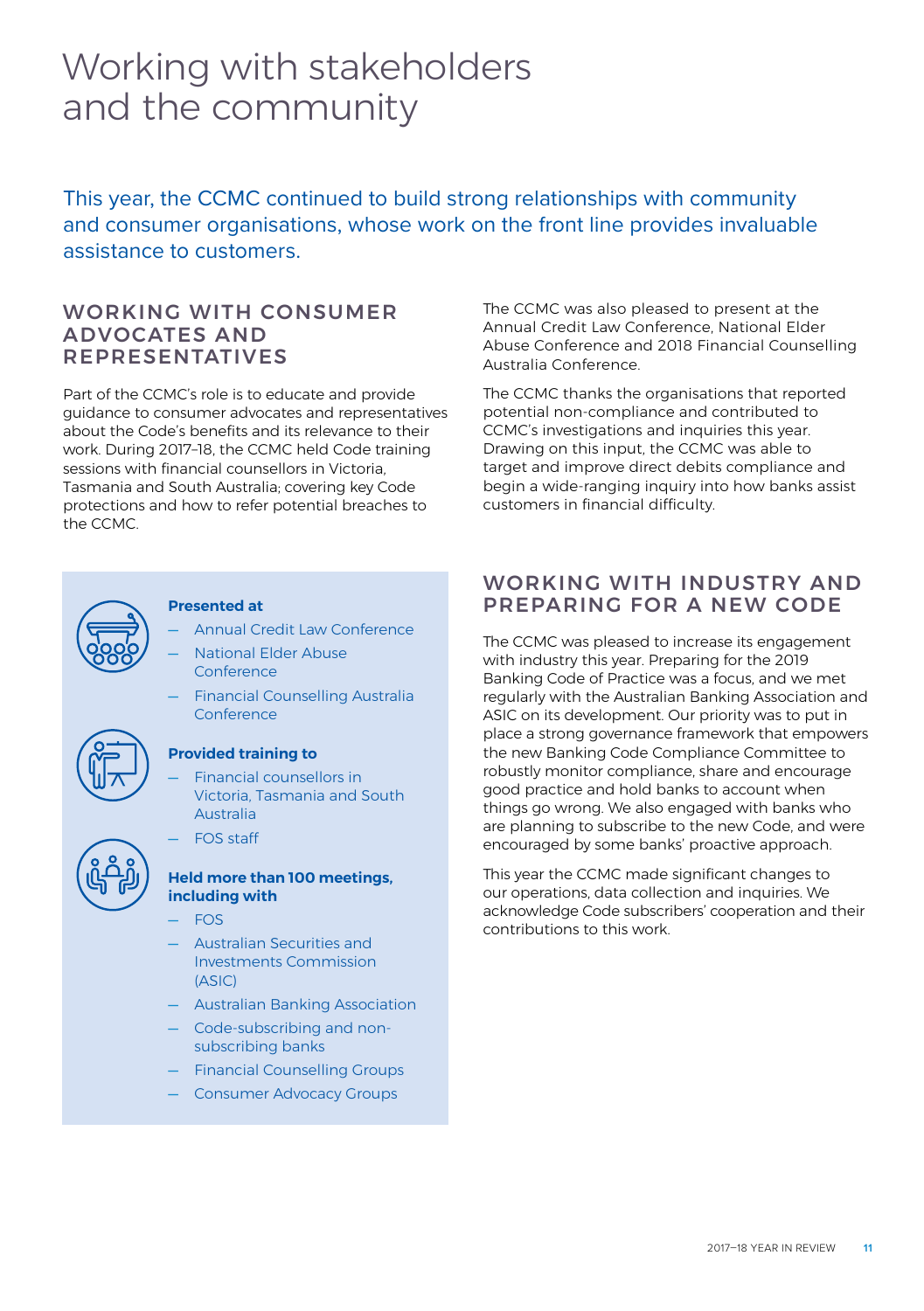# The Committee

Three representatives make up the Committee. The CCMC's Independent Chair is jointly appointed by the ABA and the Australian Financial Complaints Authority (AFCA) Chief Ombudsman. The Chair is joined by an Industry Representative, appointed by Code-subscribing banks, and a Representative of Individual and Small Business customers, appointed by the consumer representatives of the AFCA Board of Directors.



**Christopher Doogan AM** *FIML FAICD, Independent Chairperson*

Current term: 31 January 2017 – 30 January 2020

Chris is a company director and lawyer by background, having occupied several senior positions in both the private and public sectors.

His public sector positions included Deputy Comptroller-General and Comptroller-General of Customs prior to his appointment to the High Court of Australia as inaugural Chief Executive and Principal Registrar. In addition to partnership in a leading law firm of which he was the Managing Partner, he has been CEO of the National Capital Authority; Chairman of a company owned by the Commonwealth of Australia and the State of New South Wales, Law Courts Limited; Chairman of a health insurance company, Australian Health Management Group Limited; and Chairman of Community CPS Australia Limited, a mutual bank (trading as Beyond Bank Australia).

He has written an administrative law textbook, is a trained mediator from Harvard Law School and has filled many community positions including Vice President of the Australian Institute of Management and membership of advisory bodies relating to tertiary education, health and finance.

He has been a member of several regulatory agencies including the Commonwealth Tax Practitioners Board and the ACT Legal Practitioners Admission Board, and was a member of the Australian Business Foundation Board, the Principal Member of a specialist Commonwealth Appeals Panel, the independent Chairman of the Audit and Risk Committee for the Family Court of Australia and the Federal Circuit Court of Australia; and Chairman of the Board of the Centre for Customs and Excise Studies. He is currently the independent member of the ACT Community Services Directorate Audit and Risk Committee, an Adjunct Professor at Charles Sturt University, a Director of ACT & Southern NSW Rugby Union Limited (the Brumbies) and a member of The Winston Churchill Memorial Trust fellowship selection panel.



**Sharon Projekt**  *Industry Representative*

Current term: 7 August 2015 – 26 October 2018

Sharon has a legal background with broad experience across the Australian retail banking sector in the areas of legal advice, compliance, and internal and external dispute resolution. She was first appointed to the CCMC in August 2012.

She has extensive experience in escalated and complex complaint handling and investigations, having worked on a number of high-profile projects.

Sharon has also worked on compliancerelated projects including coordinating and implementing a terms and conditions project to ensure banking compliance following the introduction of the *Financial Services Reform Act,* Code of Banking Practice and anti-money laundering legislation.

Sharon has worked in debt recovery, providing legal advice on insolvency issues related to mortgage and small to medium business banking customers. She completed the Insolvency Practitioners Association of Australia Advanced Insolvency Law and Practice course in 2002.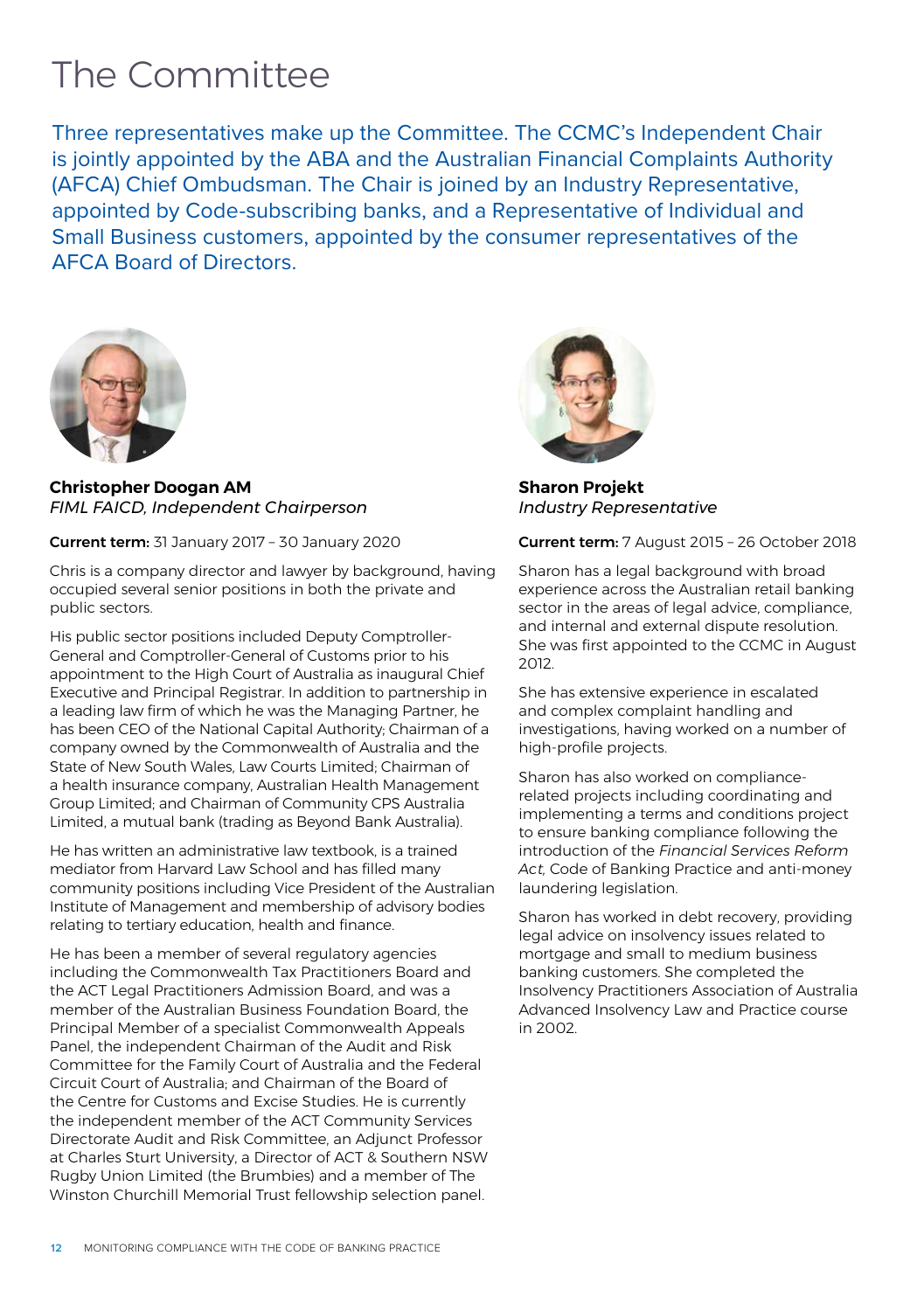

**Gordon Renouf**  *Consumer and Small Business Representative*

Current term: 1 July 2017 – 30 June 2020

Gordon is a lawyer and consumer advocate. He is a co-founder and CEO of Ethical Consumers Australia, which operates the Good On You ethical shopping service. He is Deputy Chair of Justice Connect and the Consumers' Federation of Australia and serves on the boards of the Telecommunications Industry Ombudsman (as a Director with Consumer Experience) and Good Environmental Choice Australia. He served two terms as a member of the Commonwealth Government's Consumer Affairs Advisory Council, and from 2007 to 2009 he was a member of the executive of Consumers International, the global peak body for national consumer organisations.

Gordon has worked as Director, Policy and Campaigns for the consumer group CHOICE, Director of the National Pro Bono Resource Centre, Director of the North Australian Aboriginal Legal Aid Service and Director of the Northern Territory Government's 2004 Alcohol Framework Inquiry.

# The secretariat

# The Committee is supported by a secretariat through a business arrangement with the AFCA.

The secretariat is led by Chief Executive Officer, Sally Davis, and is supported by a team made up of a Code Compliance Manager, an Investigations Manager and Compliance Analysts.



**Sally Davis**  *GAICD, Chief Executive Officer*

September 2015 – current

Sally was appointed as Chief Executive Officer on 1 September 2015. Sally previously worked as Senior Manager of Systemic Issues at FOS and has worked at FOS and its predecessor schemes for over 18 years. Sally is an accredited mediator and holds a Bachelor of Commerce and a Bachelor of Laws degree from the University of Melbourne and a Graduate Diploma (Arts) from Monash University.

Sally brings to this position extensive experience in financial services, as well as good relationships with regulators, industry and consumer groups.

Sally is also General Manager of Code Compliance and Monitoring at the AFCA. Her work as General Manager involves the oversight of four other codes of practice in the financial services industry in addition to the Code of Banking Practice.

# The Committee met 11 times in 2017-18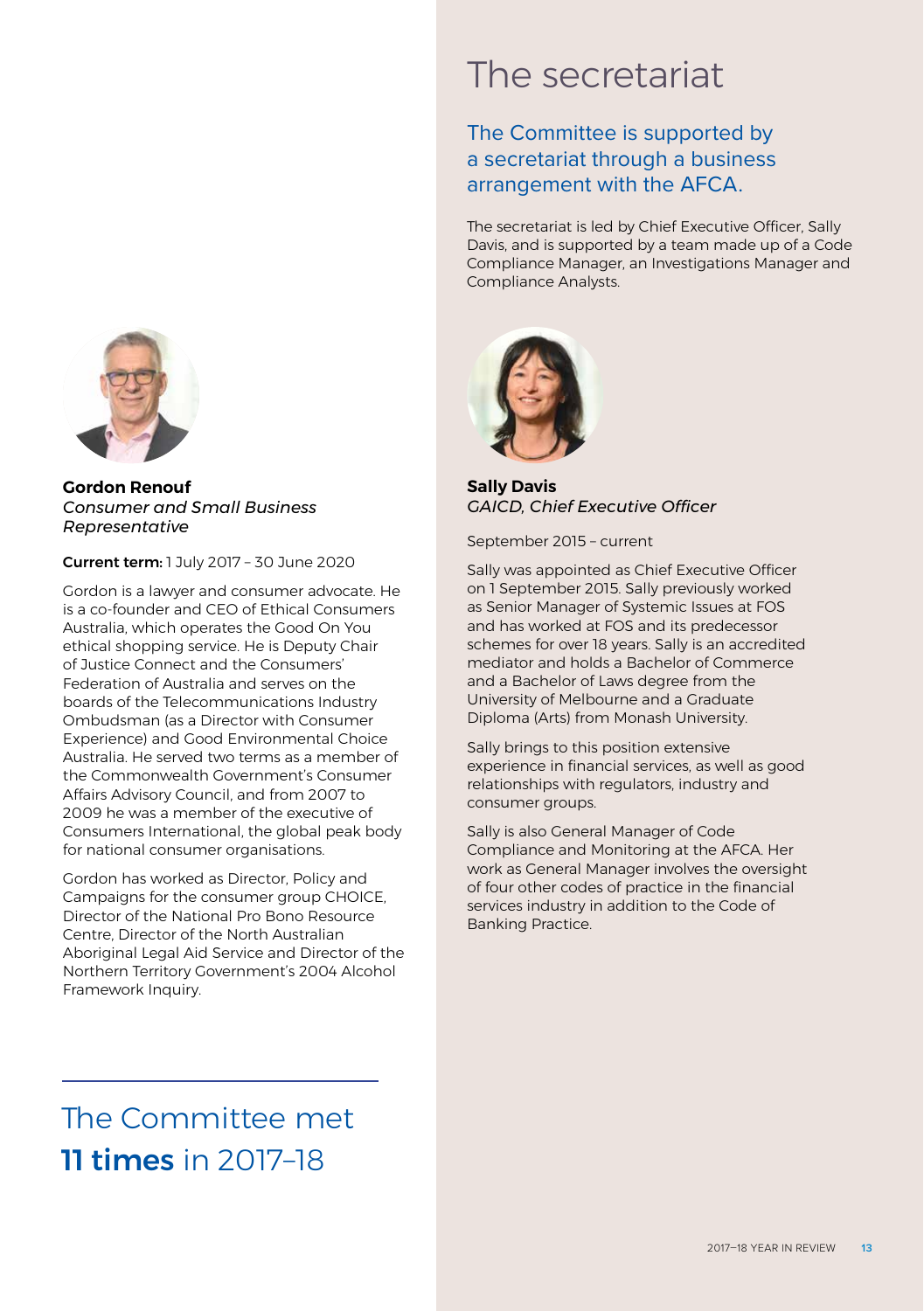# CCMC financials

|                                                                                                          | <b>30 JUNE</b><br>2017 | <b>30 JUNE</b><br>2018 |
|----------------------------------------------------------------------------------------------------------|------------------------|------------------------|
| <b>Salaries</b>                                                                                          |                        |                        |
| Salaries, gross<br>including<br>Committee<br>remuneration, leave<br>provisions, Super<br>and Payroll Tax | \$656,815              | \$697,451              |
| <b>Expenses</b>                                                                                          |                        |                        |
| Office Costs                                                                                             | \$8,943                | \$10.575               |
|                                                                                                          |                        |                        |
| Professional<br>Assistance                                                                               | \$82,659               | \$19,950               |
| Communications<br>and Stakeholder<br>Relations                                                           | \$79,742               | \$108,594              |
| Technology                                                                                               | \$14,324               | \$8,998                |
| <b>Occupancy Costs</b>                                                                                   | \$28,424               | \$51,511               |

| <b>Total Salaries and</b><br><b>Expenses</b> | \$870.907 | \$897,079   |
|----------------------------------------------|-----------|-------------|
| <b>Total Funding</b>                         | \$944.069 | \$1.120.919 |
| <b>Annual Surplus/</b><br>(Deficit)          | \$73.162  | \$223.840*  |

\* Noting that the new Banking Code of Practice was approved later than expected, the CCMC's expenses for the 2017–18 period were less than anticipated. The CCMC has therefore committed to contribute a portion of the surplus to the 2018–19 budget.

# Appendix 1<br>- Investigation summary

# No determinations were made during the 2017–18 period.

| <b>CASES</b>                                                  | 2016-17 2017-18            |                           |
|---------------------------------------------------------------|----------------------------|---------------------------|
| Number of cases open<br>at beginning of year<br>$(1$ July $)$ | 19                         | 23                        |
| Number of new cases                                           | 49                         | 32                        |
| Number of cases closed                                        | 45                         | 35                        |
| Number of cases open<br>at end of year (30 June)              | 23                         | 20                        |
|                                                               | (including 12<br>on hold*) | (including 8 on<br>hold*) |
|                                                               |                            |                           |
| <b>BREACHES</b>                                               | 2016-17                    | 2017-18                   |
| Number of alleged Code<br>breaches                            | 77                         | 53                        |
| Number of Code breaches<br>confirmed                          | 4                          | 3                         |
| <b>CLOSED CASES</b>                                           | 2016-17                    | 2017-18                   |
| Number of cases closed by<br>decision                         | 1                          | 3                         |

\* Where an allegation is being considered by another forum, such as AFCA or a court, the investigation is placed on hold until that other forum has finished its review.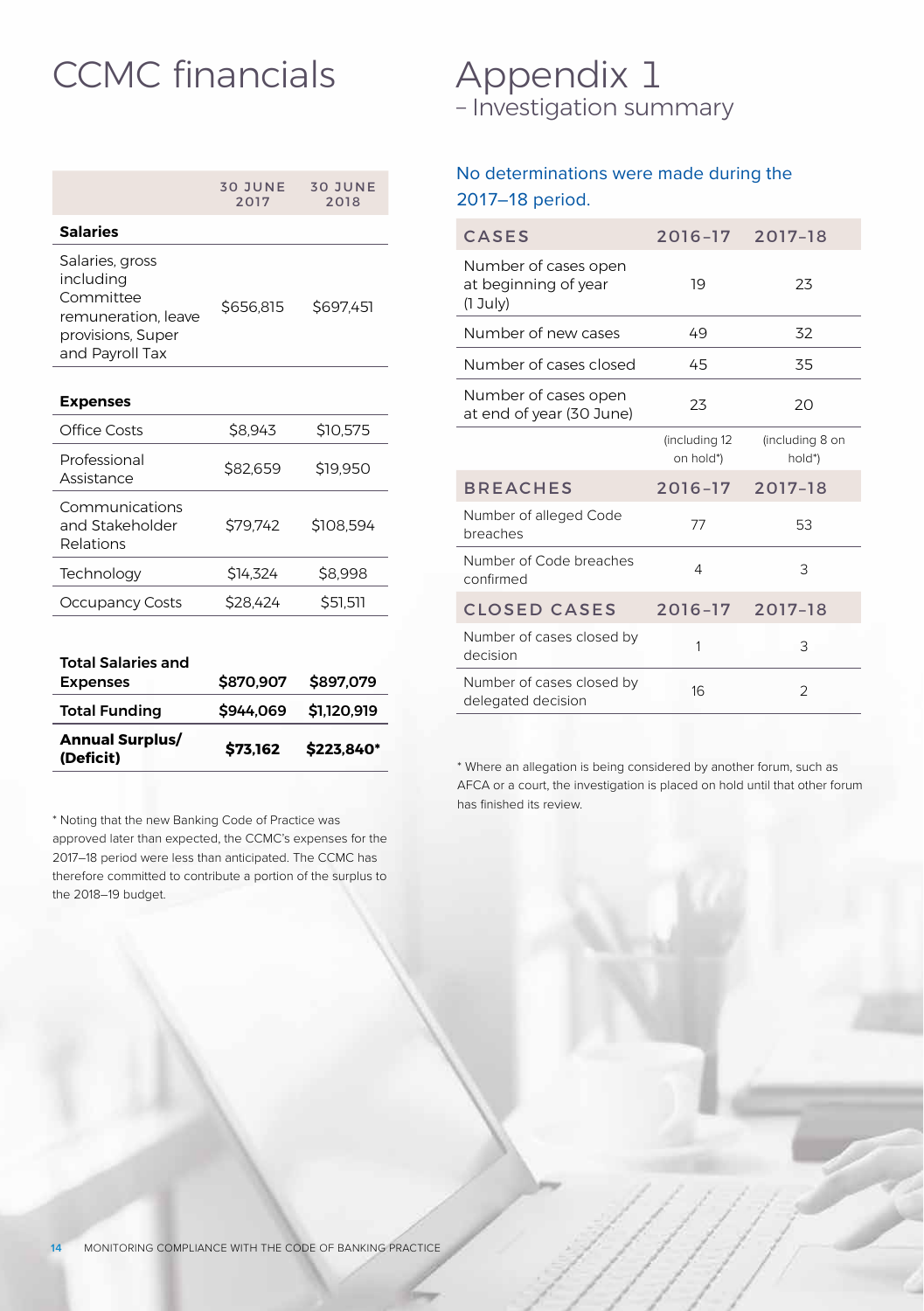# About the CCMC

The CCMC is an independent compliance monitoring body established under clause 36 of the 2013 Code of Banking Practice.

Its purpose is to monitor and drive best practice Code compliance, through a collaborative approach with the banking sector and other key stakeholders.

To do this the CCMC will:

- examine banks' practices
- identify current and emerging industry wide problems
- recommend improvements to bank practices, and
- consult with and keep stakeholders and the public informed.

### **Do you want to know more about the Code or the CCMC?**

If you would like to know more about the Code of Banking Practice or the CCMC, you can refer to the CCMC website www.ccmc.org.au

# CONTACTING THE CCMC

Do you want to:

- report a concern that a bank has breached the Code?
- make a general enquiry?
- provide feedback?
- make a media enquiry?

You can contact the CCMC using the contact details below.

### BANKING CODE COMPLIANCE MONITORING **COMMITTEE**

- m. PO Box 14240 Melbourne VIC 8001
- e. info@codecompliance.org.au
- p. 1800 931 678 (please ask for 'Code Compliance')
- w. www.ccmc.org.au